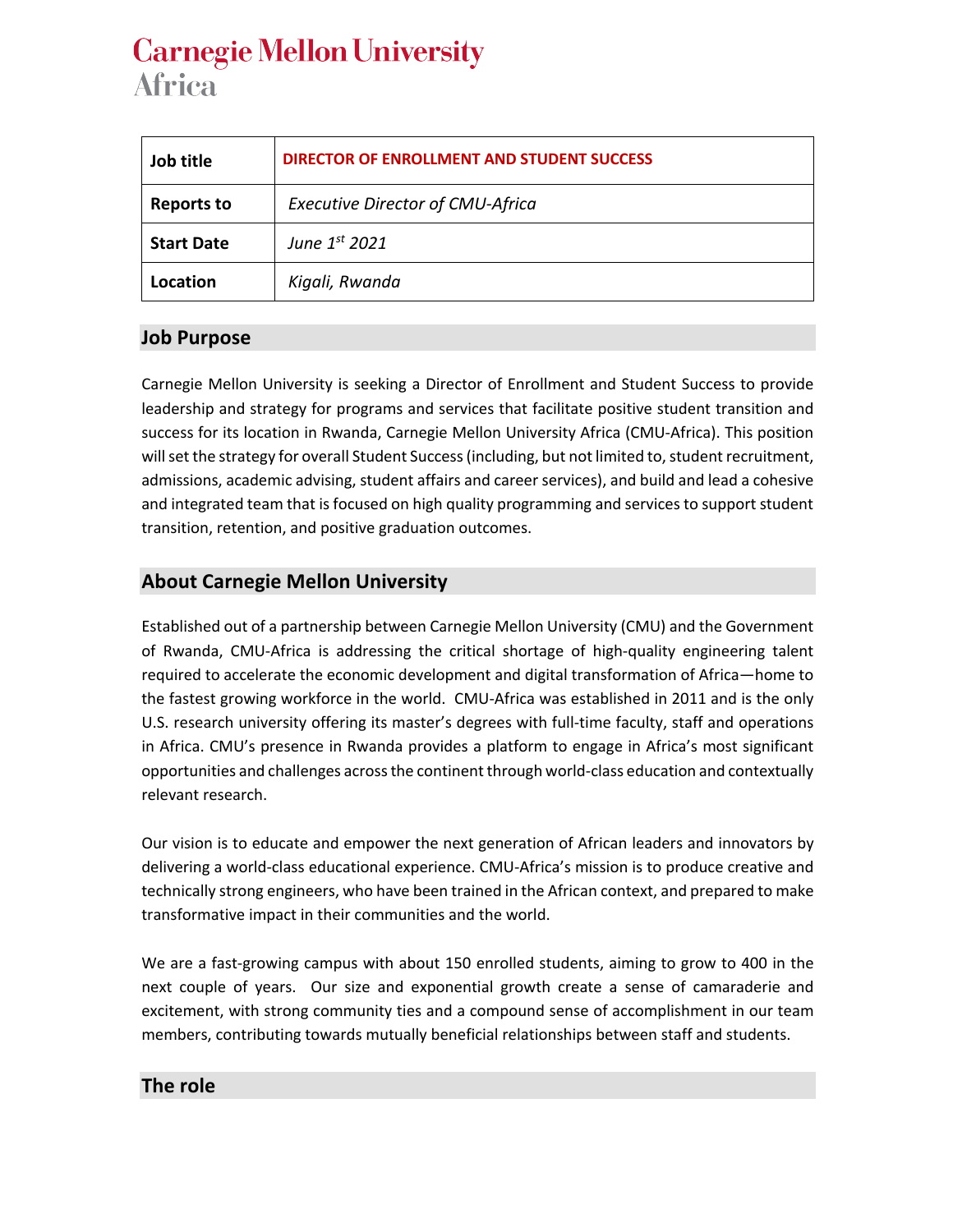As CMU-Africa's Director of Enrollment and Student Success, you will be a key leader and advocate for comprehensive and integrated services that support students, that reduce barriers to student progression and success, and that promote student engagement, transition, retention and positive post graduate outcomes. While specific responsibilities will vary, they will include, but will not be limited to, the following:

#### **Responsibilities**

- **Student Recruitment**  Develops and directs recruitment and marketing activities to create a diverse pipeline that meets or exceeds admissions targets. Develops recruitment programs that increase CMU-Africa's reach across the African continent, and oversees programs to attract students from diverse backgrounds.
- **Admissions –** Develops and directs CMU-Africa's Admissions processes, overseeing team responsible for processing and evaluating graduate applications. Monitors and advises on best practices in higher education admissions processes (including reviewing undergraduate transcripts, test scores, and statements of purpose) to speed up admissions decisions. Ensures the use of technology within the Admissions function is optimized, integrated, and scalable to the greatest extent possible. Periodically reviews and reengineers the process.
- **Student Affairs and Academic Advising –** Directs the Student Affairs and Academic Advising functions**,** monitoring best practices in academic advising, student organizations management, student welfare, student financial aid and awards, student orientation and student engagement, and ensures that all services and programs comply with CMU's academic, and other, policies and procedures. Plays leadership role in assessing the needs of CMU-Africa students to ensure the continual enhancement of programming and service quality within the Student Affairs function.
- **Career Services** Provides leadership and direction for a comprehensive career planning facility, ensuring CMU-Africa' career services offering is fit for purpose and assists all student, alumni, faculty, and industry partners in the development of career education, career identification and search, and proactive pursuit of internship and employment opportunities. Constantly monitors, analyzes, and evaluates current scope of services offered through career services and directs new programs as appropriate.
- Works closely with the Registrar, relevant Student Welfare, Enrollments, CaPS, and other functions at the main campus to develop an integrated approach to student success initiatives at CMU-Africa.
- Provides leadership in the development, establishment and administration of departmental policies and procedures, which comply with university-wide policies and procedures.
- Represents CMU-Africa on university-wide committees and task forces related to Student **Success**